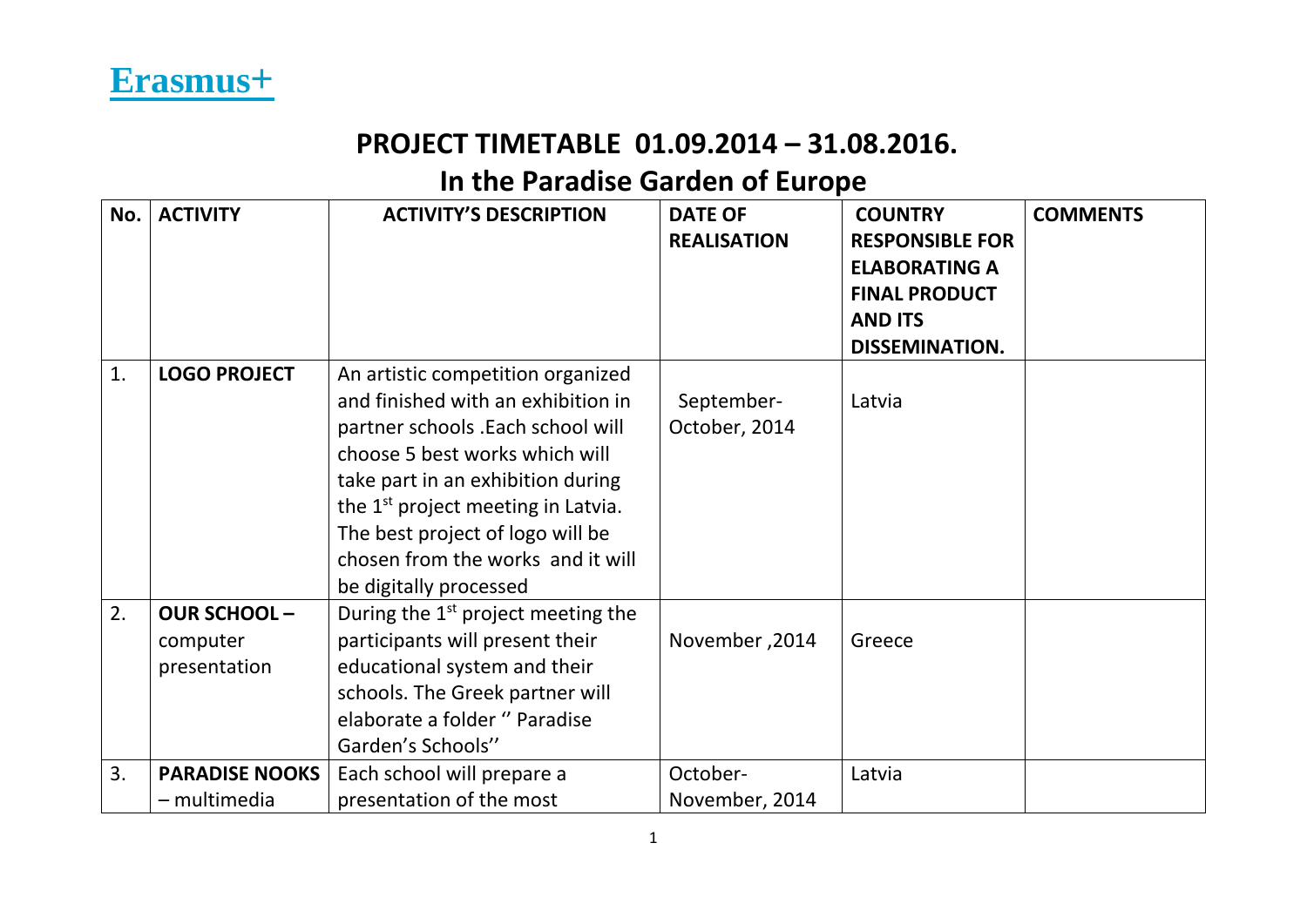

|    | presentation          | outstanding nooks in their           |                |               |  |
|----|-----------------------|--------------------------------------|----------------|---------------|--|
|    |                       | countries emphasizing the            |                |               |  |
|    |                       | paradise nooks in the                |                |               |  |
|    |                       | neighborhood. The presentations      |                |               |  |
|    |                       | will be showed during the debate     |                |               |  |
|    |                       | at the $1st$ meeting.                |                |               |  |
| 4. | <b>OUR LESSONS -</b>  | Lessons prepared by the teachers     | November, 2014 |               |  |
|    | video conferences     | from particular schools carrying     |                |               |  |
|    |                       | out by Skype etc.                    |                |               |  |
| 5. | <b>HELLO! HOW ARE</b> | A joint lesson for all the project   | December, 2014 | Coordinator - |  |
|    | YOU? multimedia       | participants presenting with         |                | Romania       |  |
|    | lessons               | internet communicators.              |                |               |  |
|    |                       |                                      |                |               |  |
| 6. | <b>COLOURS OF THE</b> | The students will study nature and   |                |               |  |
|    | <b>PARADISE</b>       | its colours, feelings connected with |                |               |  |
|    | <b>GARDEN-a</b>       | them during various seasons. Each    |                |               |  |
|    | project               | school will illustrate it by any     |                |               |  |
|    |                       | means using various ways of          |                |               |  |
|    |                       | presentation.                        |                |               |  |
|    |                       | The results of the activity will be  | December-      | Austria       |  |
|    |                       | sent to Austrian school.             | ,January ,2015 |               |  |
|    |                       |                                      |                |               |  |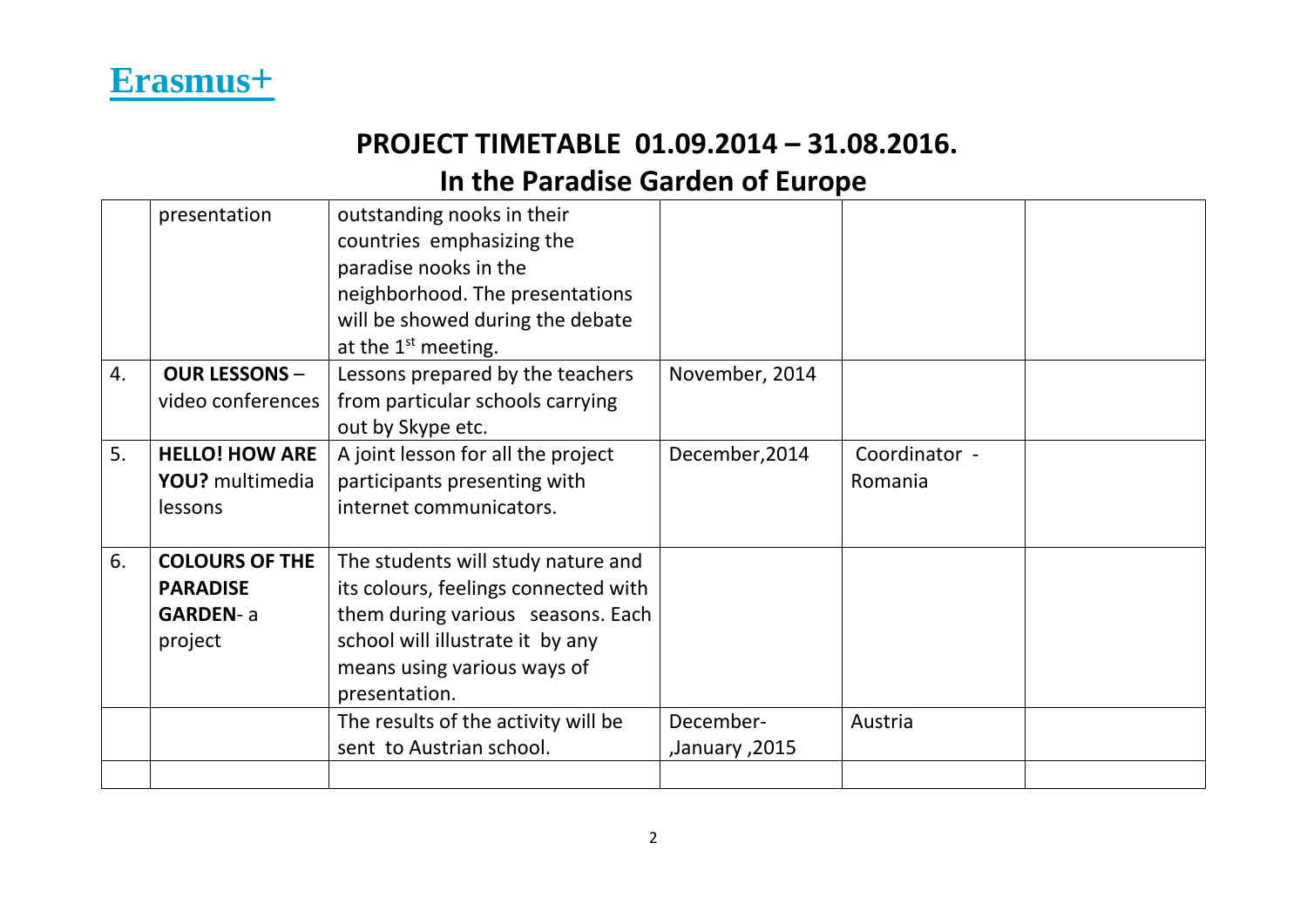

| 7.  | <b>NATURE WAKES</b>    | Spring happenings carrying out by     | March, 2015      | Spain        |  |
|-----|------------------------|---------------------------------------|------------------|--------------|--|
|     | <b>UP TO LIFE</b>      | the partners on the Spring Day.       |                  |              |  |
|     |                        | Films, photos will be sent to         |                  |              |  |
|     |                        | Spanish school which will elaborate   |                  |              |  |
|     |                        | a relation " Nature wakes up to       |                  |              |  |
|     |                        | life"                                 |                  |              |  |
| 8.  | THINK GREEN,           | A Teachers' Resource Book             |                  |              |  |
|     | <b>TEACH</b>           | consisting of handouts of English     | April, 2015      | Portugal     |  |
|     | <b>CURIOUSLY-</b>      | lessons, with active methods of       |                  |              |  |
|     |                        | teaching regarding to the project     |                  |              |  |
|     |                        | topic which will make lessons more    |                  |              |  |
|     |                        | attractive                            |                  |              |  |
| 9.  | <b>BIRDS OF THE</b>    | The students will get to know birds'  | March-June, 2015 | <b>Italy</b> |  |
|     | <b>PARADISE</b>        | species in the project countries,     |                  |              |  |
|     | $GARDENS - a$          | their sounds, colours and emotions    |                  |              |  |
|     | project                | connected with the birds. The         |                  |              |  |
|     |                        | project results will be presented in  |                  |              |  |
|     |                        | various forms.                        |                  |              |  |
| 10. | <b>IN THE PARADISE</b> | An illustrated publication written in |                  |              |  |
|     | <b>GARDEN OF</b>       | the mother tongues and translated     | April-June, 2015 | Poland       |  |
|     | <b>LEGENDS AND</b>     | into English showing pupils'          |                  |              |  |
|     | <b>STORIES-</b>        | fabulous look on nature. In the       |                  |              |  |
|     |                        | schools there will be exhibitions of  |                  |              |  |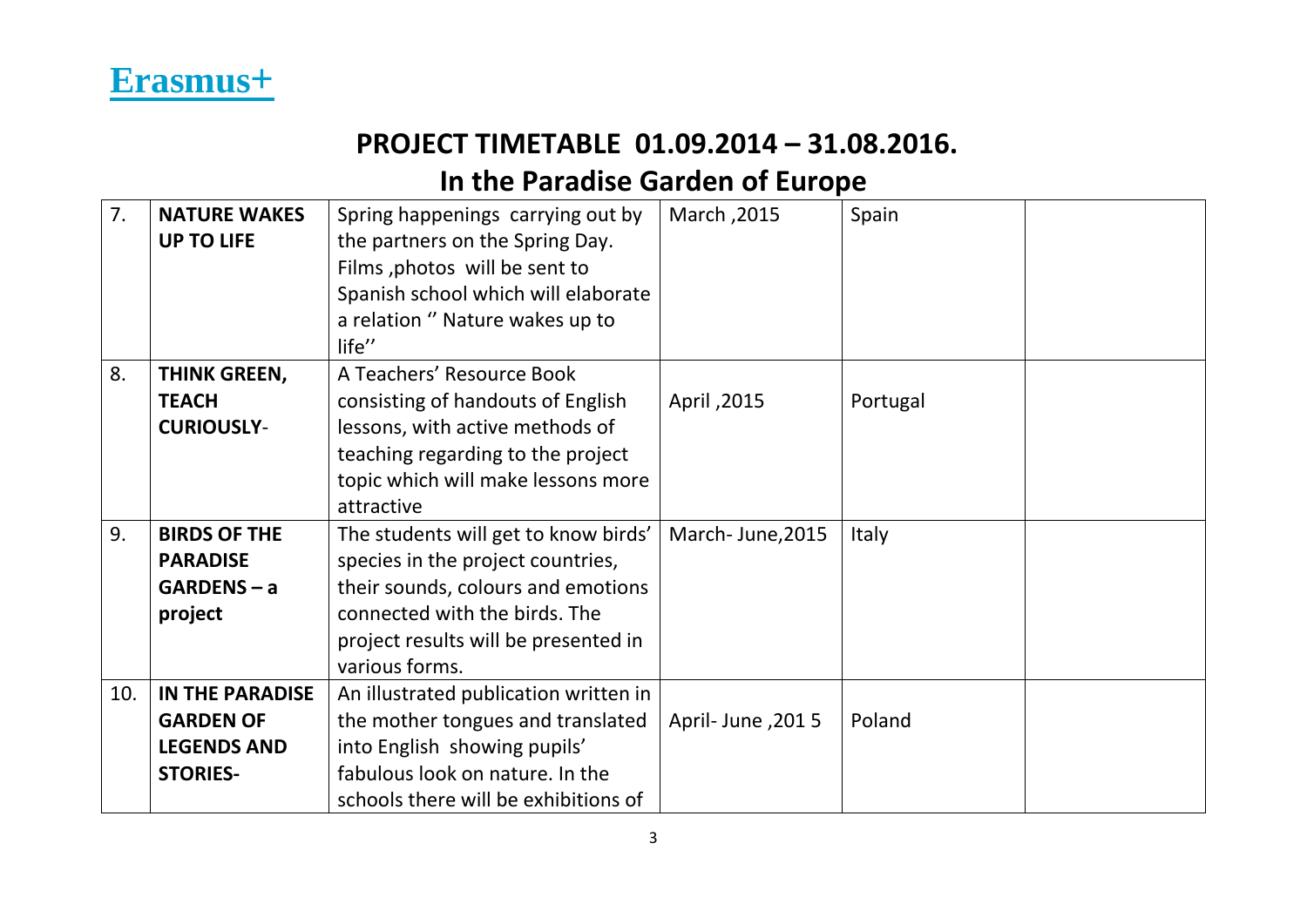

|     |                     | literary works and vernissages of   |                |         |  |
|-----|---------------------|-------------------------------------|----------------|---------|--|
|     |                     | artistic works. The sets of legends |                |         |  |
|     |                     | and stories illustrated by the      |                |         |  |
|     |                     | students will be sent to Poland in  |                |         |  |
|     |                     | order to issue a joint publication. |                |         |  |
| 11. | <b>ENDANGARED</b>   | pupils will collect information     | September-     | Hungary |  |
|     | LANDSCAPES - a      | regarding to the natural            | October, 2015  |         |  |
|     | debate              | environment devastation in the      |                |         |  |
|     |                     | project countries. They will make   |                |         |  |
|     |                     | posters, computer presentations     |                |         |  |
|     |                     | that will be shown during the       |                |         |  |
|     |                     | debate. The ways of their           |                |         |  |
|     |                     | preservation will also be proposed  |                |         |  |
|     |                     | by the pupils.                      |                |         |  |
| 12. | <b>OUR LESSONS</b>  | Lessons prepared by the teachers    |                |         |  |
|     |                     | groups from particular countries    |                |         |  |
|     |                     | jointly performed using internet    | October, 2015  |         |  |
|     |                     | communicators.                      |                |         |  |
| 13. | <b>WAITING FOR</b>  | Students' literary works in English | November-      | Spain   |  |
|     | <b>SANTA CLAUS-</b> | connected with Christmas, Santa     | December, 2015 |         |  |
|     |                     | Claus and their emotions. Issued in |                |         |  |
|     |                     | a form of publication.              |                |         |  |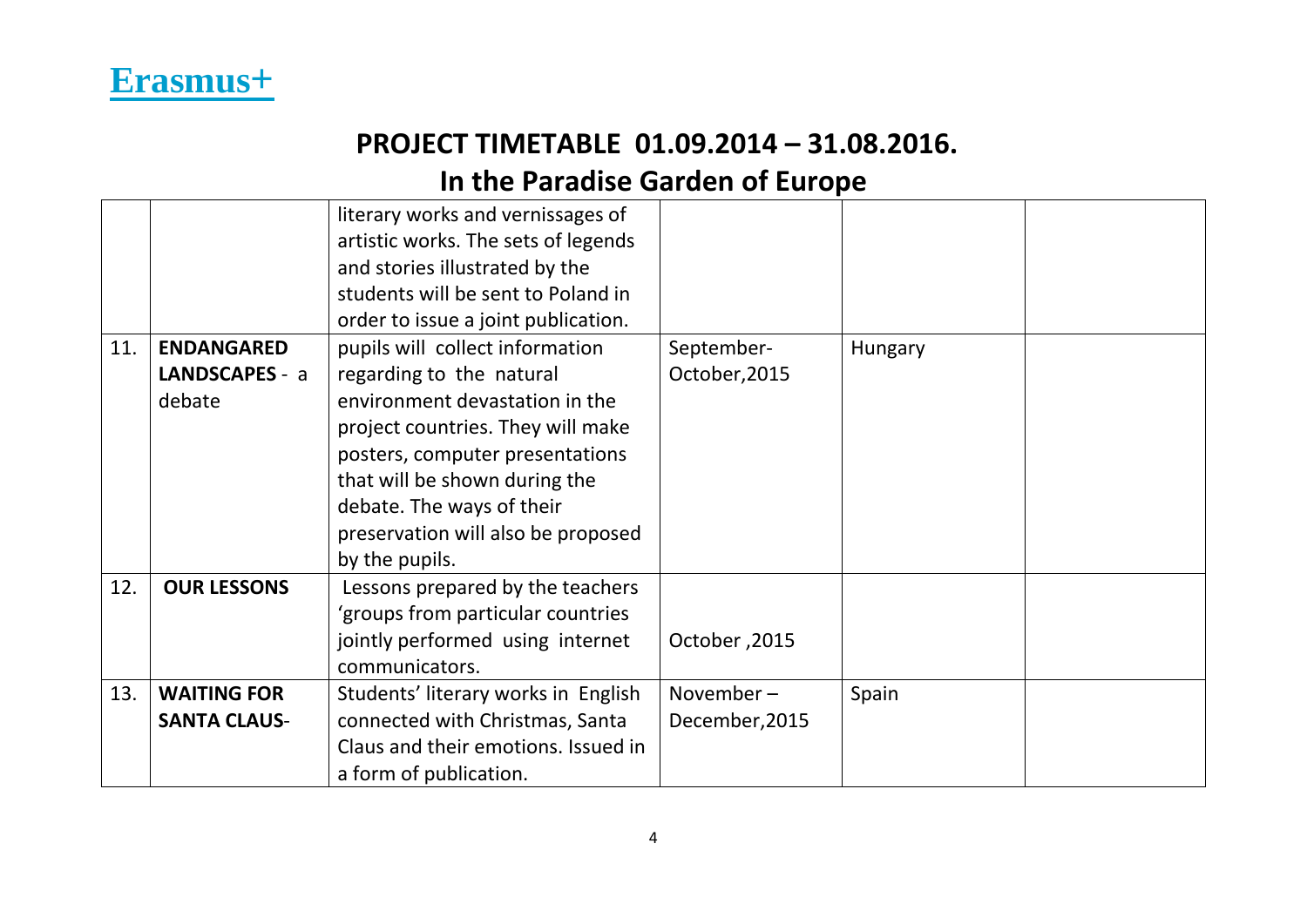

| 14. | <b>WONDERS OF</b>      | Flowers made of various materials    | January-          | Poland   |  |
|-----|------------------------|--------------------------------------|-------------------|----------|--|
|     | <b>OUR GARDENS-</b>    | and techniques . The effect of it    | February, 2016    |          |  |
|     |                        | will be a bunch of flowers           |                   |          |  |
| 15. | <b>STORIES TELLING</b> | A joint publication in a book form   |                   |          |  |
|     | <b>BY TREES -</b>      | in English, illustrated with         | January-          | Romania  |  |
|     |                        | children's works as a result of      | February, 2016    |          |  |
|     |                        | literary-artistic undertaking        |                   |          |  |
|     |                        | depicting history of a place and its |                   |          |  |
|     |                        | traditions, customs and emotions,    |                   |          |  |
|     |                        | which was eye witnessed by a tree.   |                   |          |  |
|     |                        | Gathering materials will be also     |                   |          |  |
|     |                        | used to perform various plays the    |                   |          |  |
|     |                        | project schools.                     |                   |          |  |
| 16. | <b>REMEMBER</b>        | A set of illustrated, literary works |                   |          |  |
|     | <b>ABOUT GARDENS</b>   | written by the pupils in their       | March-April, 2016 | Italy    |  |
|     |                        | mother tongues and in English,       |                   |          |  |
|     |                        | devoted to the beauty of gardens     |                   |          |  |
|     |                        | and the feelings connected with      |                   |          |  |
|     |                        | them.                                |                   |          |  |
| 17. | <b>WELCOME</b>         | A description of traditions and      |                   |          |  |
|     | <b>SPRING</b>          | customs related to welcoming         | March, 2016       | Portugal |  |
|     |                        | spring in the project countries      |                   |          |  |
|     |                        | written in English will be gathered  |                   |          |  |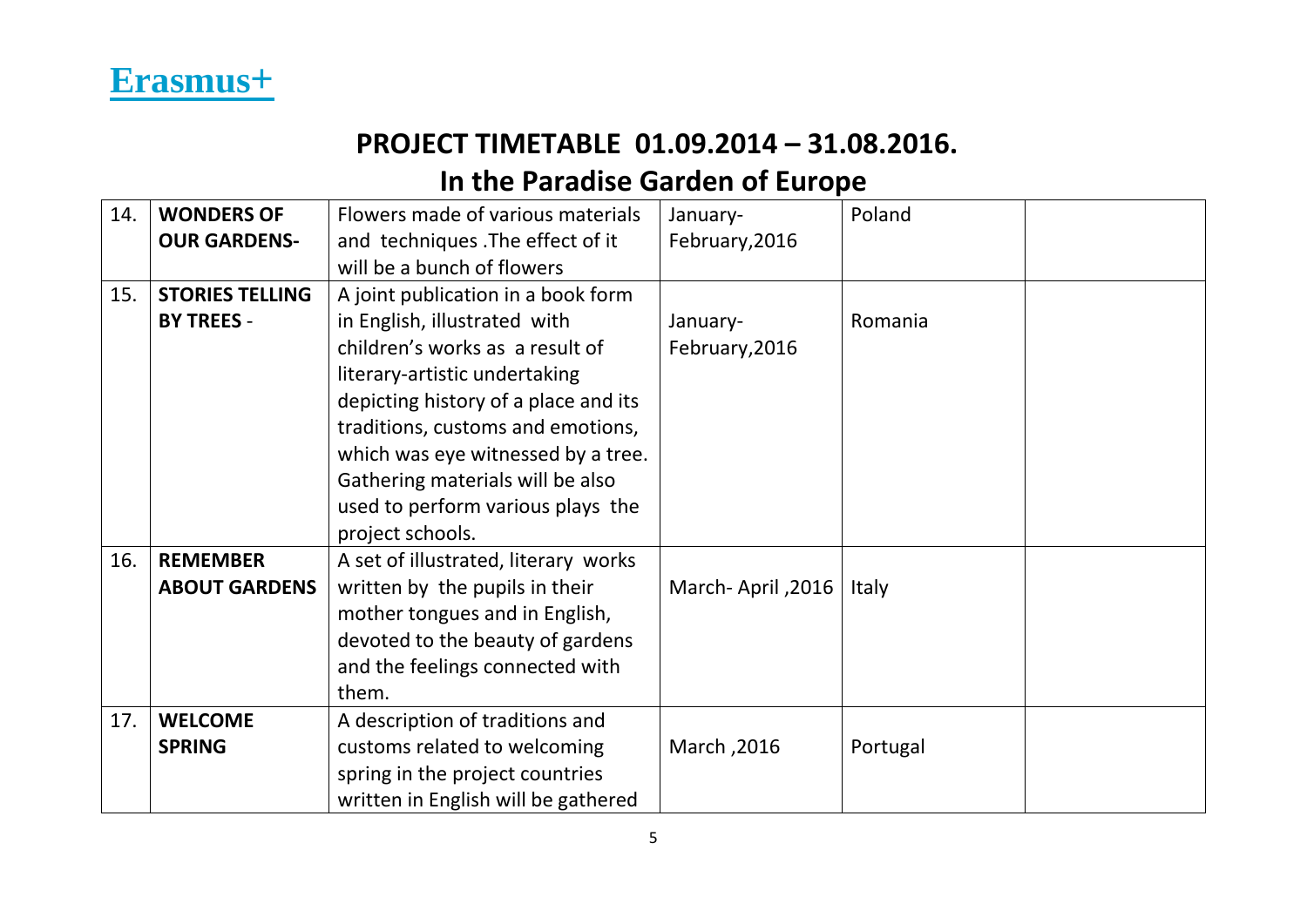|     |                       | and disseminated.                    |             |         |  |
|-----|-----------------------|--------------------------------------|-------------|---------|--|
| 18. | THE DECALOGUE         | Pupils will specify 10 rules which a | April, 2016 |         |  |
|     | OF A YOUNG            | young man should follow in order     |             | Greece  |  |
|     | <b>NATURALIS</b>      | to preserve the paradise gardens     |             |         |  |
|     |                       | for future generations. It will be   |             |         |  |
|     |                       | published in the media and on the    |             |         |  |
|     |                       | project webpage.                     |             |         |  |
| 19. | <b>INNOVATIVE</b>     | The teachers will get to know        |             |         |  |
|     | <b>METHODS OF</b>     | innovative methods of teaching       | April, 2016 | Austria |  |
|     | <b>TEACHING</b>       | foreign languages in the project     |             |         |  |
|     | <b>FOREIGN</b>        | countries and elaborate lessons      |             |         |  |
|     | <b>LANGUAGES</b>      | plans.                               |             |         |  |
|     |                       |                                      |             |         |  |
|     |                       | A letter to the institutions dealing |             |         |  |
| 20. | <b>LET'S SAVE THE</b> | with natural protection, in every    |             |         |  |
|     | <b>PARADISE</b>       | project country and UE structures    |             |         |  |
|     | <b>GARDENS-</b>       | asking them to protect the           | June, 2016  | Poland  |  |
|     | a letter.             | valuable, in terms of nature, places |             |         |  |
|     |                       | and save them for future             |             |         |  |
|     |                       | generations. During the last project |             |         |  |
|     |                       | meeting the participants will write  |             |         |  |
|     |                       | a letter to UE structures including  |             |         |  |
|     |                       | records elaborated during the task   |             |         |  |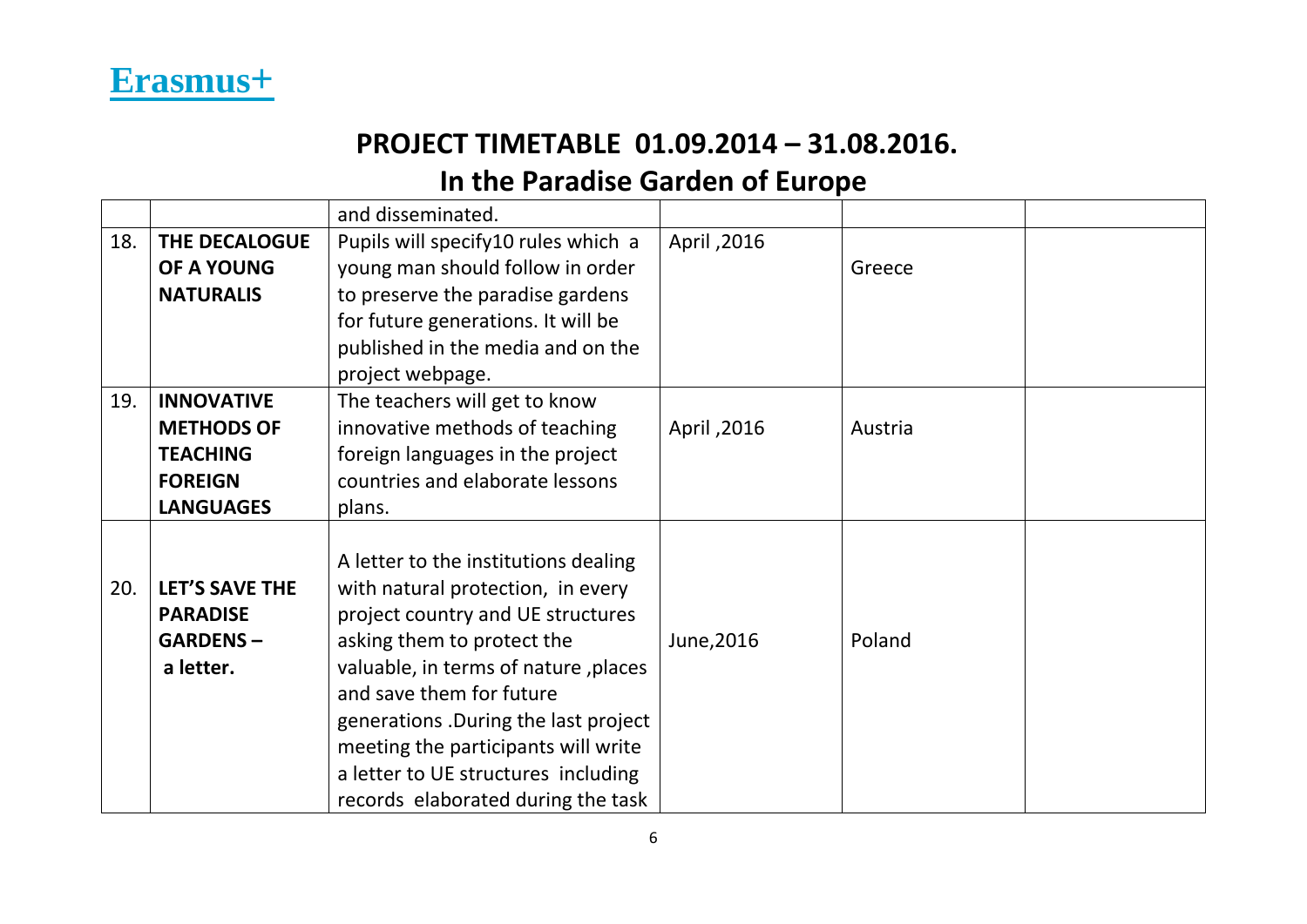

|    |                                                                                               | realization 'A route to the paradise<br>nooks'.                                                                                                                                                                                                                                                          |              |         |  |
|----|-----------------------------------------------------------------------------------------------|----------------------------------------------------------------------------------------------------------------------------------------------------------------------------------------------------------------------------------------------------------------------------------------------------------|--------------|---------|--|
| 21 | <b>PARADISE NEWS</b>                                                                          | A newspaper edited by the<br>students of all the school<br>participating in the project via<br>Internet communicators and<br>disseminated in all the schools.                                                                                                                                            | periodically | Romania |  |
| 22 | <b>FORMS OF</b><br><b>NATURAL</b><br><b>PROTECTION IN</b><br>THE PROJECT<br><b>COUNTRIES.</b> | Schools organizing project<br>meetings will present ways of<br>natural protection in their<br>countries. The other countries will<br>prepare a presentation of this issue<br>during next meetings . Students<br>participating in the meetings will<br>made folders connected with<br>natural protection. | periodically | Romania |  |
| 23 | <b>PROJECT</b><br><b>WEBPAGE</b>                                                              | A webpage of our project. The<br>materials will be sent by all the<br>partners after finishing an each<br>planned and additional task within<br>the project.                                                                                                                                             | Periodically | Hungary |  |